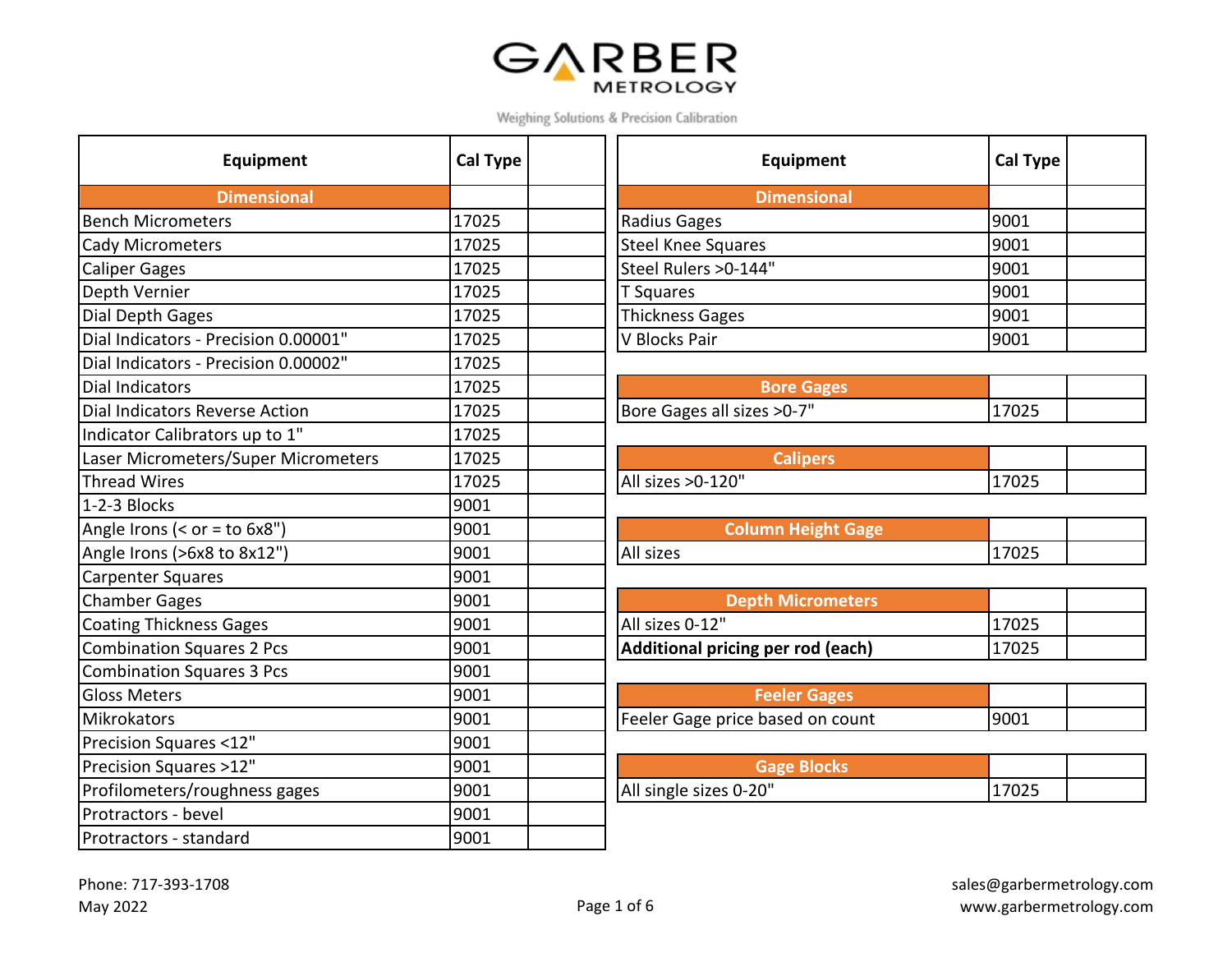

 $\overline{\phantom{0}}$ 

| Equipment                                     | <b>Cal Type</b> | Equipment                                                        | <b>Cal Type</b> |
|-----------------------------------------------|-----------------|------------------------------------------------------------------|-----------------|
| <b>Gage Block Sets</b>                        |                 | <b>Multi-Anvil Micrometers Includes 1 Anvil</b>                  |                 |
| All sets priced per piece based on count      | 17025           | All sizes > 0-36"                                                | 17025           |
|                                               |                 | Additional price per anvil                                       | 17025           |
| <b>Hardness</b>                               |                 |                                                                  |                 |
| Durometers A, B, C, D, O, DO & E              | 17025           | <b>OD Micrometers</b>                                            |                 |
| <b>Hardness Testers</b>                       | 9001            | All sizes >0-30"                                                 | 17025           |
| Hardness Testers - portable (Rebound)         | 9001            | Additional price per Length Standards according to count & sizes |                 |
| <b>Additional price per scale</b>             | 9001            | Additional price per rod (each)                                  | 9001            |
|                                               |                 | Additional price per head (each)                                 | 17025           |
| <b>Height Gages- Mechanical &amp; Digital</b> |                 | Additional price per spacer (each)                               | 9001            |
| All sizes > 0-48"                             | 17025           |                                                                  |                 |
| All sizes >48-60"                             | 9001            | <b>Parallel Sets</b>                                             |                 |
|                                               |                 | Per set up to 4"                                                 | 17025           |
| ID Micrometers includes one head & rod        |                 | Per set >4"                                                      | 9001            |
| ID Micrometers includes one head & rod        | 17025           |                                                                  |                 |
| Additional price per rod (each)               | 17025           | Pins Class Z, ZZ, Y                                              |                 |
| Additional price per head (each)              | 17025           | Individual Pins (per pin)                                        | 17025           |
| Additional price per spacer (each)            | 9001            | Pin Sets prices based on count                                   | 17025           |
| Aditional price per Rings based on size       |                 | DELTRONIC Pin Gage Sets price based on count                     | 17025           |
|                                               |                 |                                                                  |                 |
| <b>Length Standards</b>                       |                 | <b>Plain Plugs Class XXX</b>                                     |                 |
| Price per all sizes 0-42" (each)              | 17025           | All sizes >0-3" (per member)                                     | 9001            |
|                                               |                 | Plain Plugs Crest Check 0.005-8"                                 | 9001            |
| <b>Levels</b>                                 |                 | Plain Rings 6 Step Crest Check ≤ 1"                              | 9001            |
| Digital Smart Level                           | 17025           |                                                                  |                 |
| Machinist                                     | 9001            |                                                                  |                 |
| <b>Mechanics</b>                              | 9001            |                                                                  |                 |
| Precision                                     | 9001            |                                                                  |                 |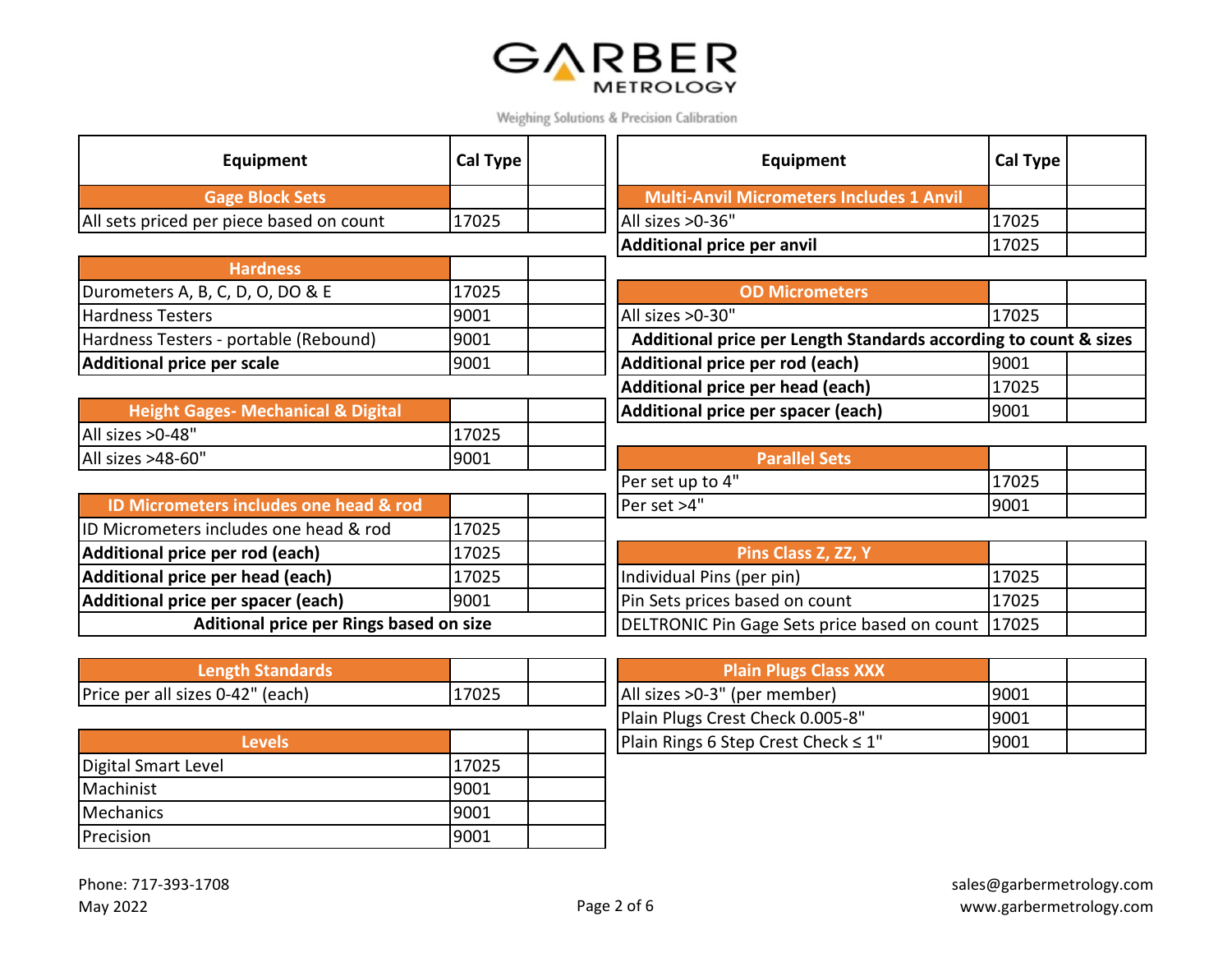

| Equipment                                | Cal Type | Equipment              | Cal Type |  |
|------------------------------------------|----------|------------------------|----------|--|
| <b>Plain Plugs Class ZZ, Z, Y, X, XX</b> |          | Thread Rings E/M       |          |  |
| All sizes >0 to 12" (per member)         | 17025    | All sizes >0-8" (each) | 17025    |  |
| All sizes >12"                           | 9001     | All sizes >8" (each)   | 9001     |  |

| <b>Plain Rings</b>                             |       | <b>Thread Rings NPT</b>                        |       |  |
|------------------------------------------------|-------|------------------------------------------------|-------|--|
| All sizes >.04-18"                             | 17025 | All sizes >0-3" (sizes >3" must send set plug) | 17025 |  |
| All sizes >18"                                 | 9001  |                                                |       |  |
|                                                |       | <b>Electronics</b>                             |       |  |
| <b>Tape Measures</b>                           |       | Voltmeters                                     | 17025 |  |
| All prices based on length                     | 9001  | Capacitance Meters                             | 17025 |  |
|                                                |       | Clamp-On Meters                                | 17025 |  |
| <b>Thread Plugs ACME Setting &amp; Working</b> |       | <b>Current Clamps</b>                          | 17025 |  |
| All sizes > 0-12" ACME (per member)            | 17025 | <b>Data Acquisition Units</b>                  | 17025 |  |
| All sizes >12" ACME (per member)               | 9001  | Dielectric Testers (Hipots)                    | 17025 |  |
|                                                |       | <b>Electrical Testers</b>                      | 17025 |  |
| <b>Thread Plugs E/M Setting &amp; Working</b>  |       | <b>Function Generators</b>                     | 17025 |  |
| All sizes >0-12" (per member)                  | 17025 | <b>Ground Testers</b>                          | 17025 |  |
| All sizes >12" (per member)                    | 9001  | High Voltage Probes                            | 17025 |  |
|                                                |       | Meg-Ohm Meters/Meggers                         | 17025 |  |
| <b>Thread Plugs NPT</b>                        |       | Power Supplies & Sources(AC)                   | 17025 |  |
| All sizes > 0-6"                               | 17025 | Power Supplies & Sources(DC)                   | 17025 |  |
| All sizes >6-9"                                | 9001  | <b>Process Calibrators</b>                     | 17025 |  |
|                                                |       | <b>Process Meters</b>                          | 17025 |  |
| <b>Thread Rings ACME</b>                       |       | <b>Resistance Decade Boxes</b>                 | 17025 |  |
| All sizes >0-8" ACME (each) must send set-plug | 17025 | <b>Resistors</b>                               | 17025 |  |
| All sizes >8" ACME (each) must send set-plug   | 9001  | Scope Meters                                   | 17025 |  |
|                                                |       | <b>Signal Generators</b>                       | 17025 |  |
|                                                |       | <b>Surface Resistivity Meters</b>              | 17025 |  |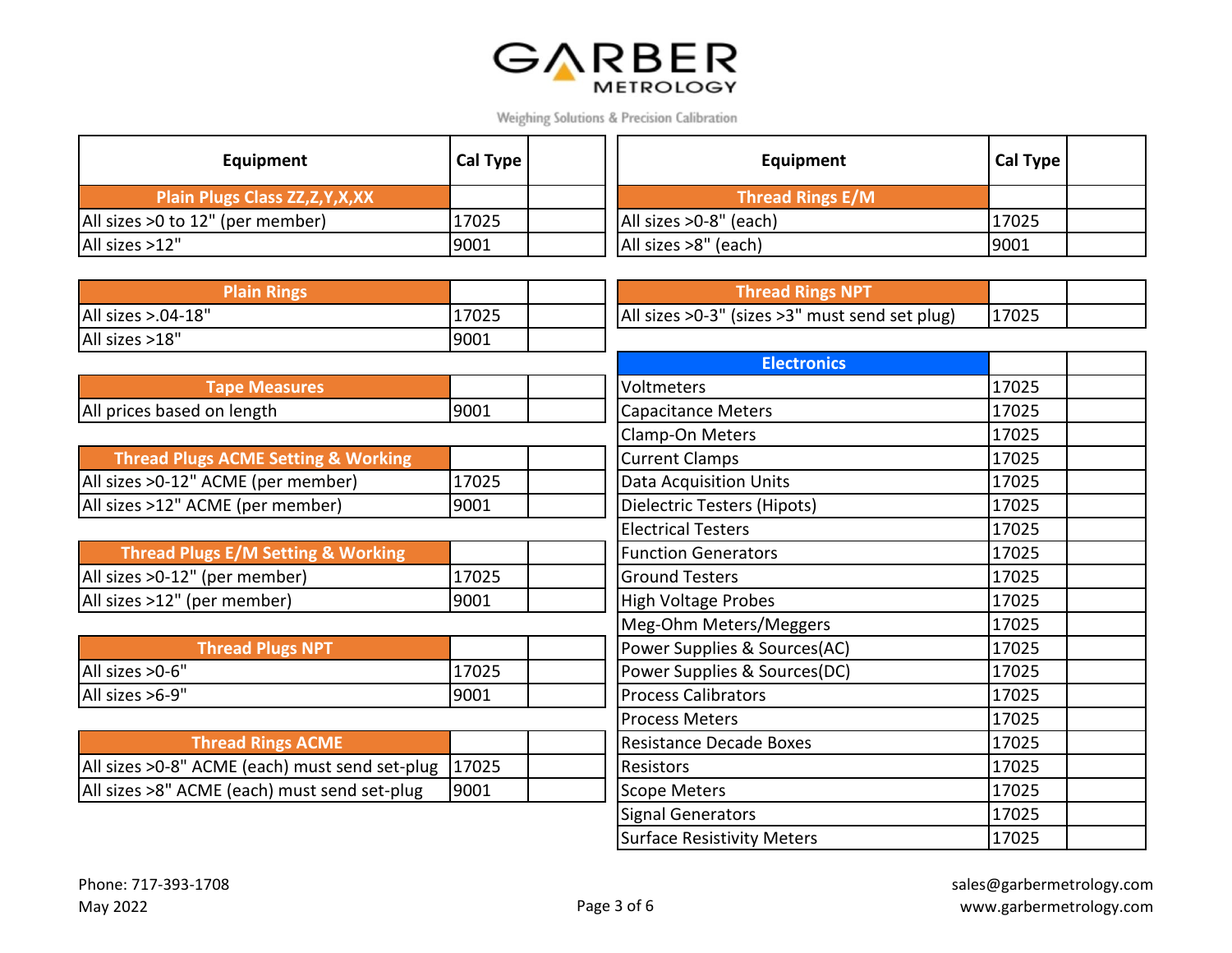## **GARBER**

Weighing Solutions & Precision Calibration

| Equipment                              | <b>Cal Type</b> | Equipment                           | Cal Ty |
|----------------------------------------|-----------------|-------------------------------------|--------|
| <b>Electronics</b>                     |                 | <b>Frequency (Non-RF)</b>           |        |
| <b>Wattmeters</b>                      | 17025           | <b>Universal/Frequency Counters</b> | 17025  |
| <b>Wrist Strap/Foot Strap Checkers</b> | 17025           | <b>Function Generators</b>          | 9001   |
| <b>Gauss Meters</b>                    | 9001            | <b>Signal Generators</b>            | 9001   |
| lonizers                               | 9001            |                                     |        |
| <b>LCR Meters</b>                      | 9001            | <b>Multimeters</b>                  |        |
| Milli-Ohm Meters                       | 9001            | 3.5 Digit                           | 17025  |
| Sound Level Meters                     | 9001            | 4.5 Digit                           | 17025  |
| Spectrophotometers                     | 9001            | 5.5 Digit                           | 17025  |
| Stroboscopes                           | 9001            | 6.5 Digit                           | 17025  |
| Tachometers - Optical/Photo            | 9001            | 7.5 Digit                           | 9001   |
| Timers/Stopwatches                     | 9001            |                                     |        |
| <b>Welders</b>                         | 9001            | <b>PXI Cards</b>                    |        |

| <b>2 Channel Oscilloscopes</b> |       | National Instruments - Most models |
|--------------------------------|-------|------------------------------------|
| All sizes 30MHz to 600MHz      | 17025 |                                    |
| All sizes >600MHz              | 9001  | <b>Power Meters (Non-RF)</b>       |

| <b>4 Channel Oscilloscopes</b> |       | <b>IPower Analyzers</b> | .7025 |
|--------------------------------|-------|-------------------------|-------|
| All sizes 30MHz to 600MHz      | .7025 | <b>Power Meters</b>     | .7025 |
| All sizes >600MHz              | 9001  |                         |       |

| 'Current Shunts          |       | <b>Hydrometers</b>         | 1702 |
|--------------------------|-------|----------------------------|------|
| All sizes > 0A-500A 50mV | 17025 | <b>Conductivity Meters</b> | 9001 |
| 500A-2,000A 50mV         | 9001  | <b>PH Meters</b>           | 9001 |

| <b>Equipment</b>   | Cal Type | Equipment                    | Cal Type |  |
|--------------------|----------|------------------------------|----------|--|
| <b>Electronics</b> |          | <b>Frequency (Non-RF)</b>    |          |  |
|                    | 17025    | Universal/Frequency Counters | 17025    |  |
| trap Checkers      | 17025    | <b>Function Generators</b>   | 9001     |  |
|                    | 9001     | Signal Generators            | 9001     |  |

| <b>Multimeters</b> |       |  |
|--------------------|-------|--|
| 3.5 Digit          | 17025 |  |
| 4.5 Digit          | 17025 |  |
| 5.5 Digit          | 17025 |  |
| 6.5 Digit          | 17025 |  |
| 7.5 Digit          | 9001  |  |

|                                | 9001 | <b>PXI Cards</b>                   |       |       |
|--------------------------------|------|------------------------------------|-------|-------|
|                                |      | Keysight - Most models             | '9001 | 17025 |
| <b>2 Channel Oscilloscopes</b> |      | National Instruments - Most models | '9001 | 17025 |

| <b>Power Meters (Non-RF)</b> |        |  |
|------------------------------|--------|--|
| 1 to 6 channels              | 117025 |  |
| <b>Power Analyzers</b>       | 117025 |  |
| Power Meters                 | 117025 |  |

|       | <b>Fluid Property Testers</b>       |       |  |
|-------|-------------------------------------|-------|--|
|       | Hydrometers                         | 17025 |  |
| 17025 | Conductivity Meters                 | 9001  |  |
| 9001  | <b>PH Meters</b>                    | 9001  |  |
|       | <b>Viscosity Cups</b>               | 9001  |  |
|       | Viscosity Meters includes 1 spindle | 9001  |  |
|       | Additional price per spindle        | 9001  |  |
|       |                                     |       |  |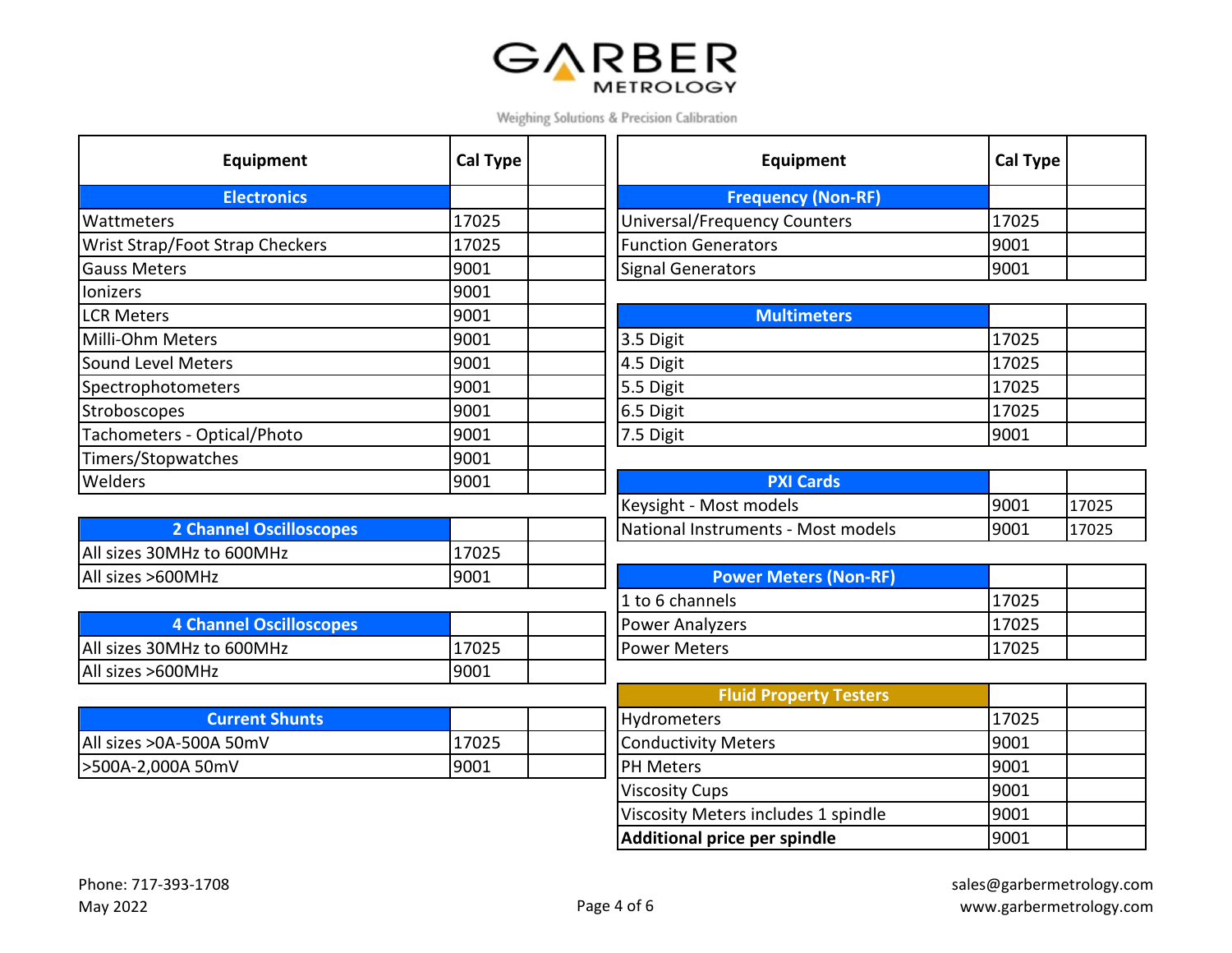

| Equipment                                  | <b>Cal Type</b> | Equipment                                      | Cal Type |
|--------------------------------------------|-----------------|------------------------------------------------|----------|
| <b>Force</b>                               |                 | <b>Surface Plate Calibration &amp; Lapping</b> |          |
| <b>Cable Tensiometers</b>                  | 9001            | All sizes                                      | 17025    |
| <b>Crush Testers</b>                       | 9001            |                                                |          |
| All sizes Dynamometers > 0 lbs - 10,000lbs | 9001            | <b>Temperature/Humidity</b>                    |          |
| All size Force Gages 0-5,000 lbs           | 9001            | *Chart Recorders - Temp/Humidity               | 17025    |
| Hand Held Pull Testers                     | 9001            | Chart Recorders - Temp Only                    | 17025    |
| Load Cells 0 - 5,000 lbs extension         | 9001            | Dry Well/Micro Bath Calibrators                | 17025    |
| $ P$ ull Testers $\leq$ 500 lbs            | 9001            | Environmental Chamber Temp 1 test point        | 17025    |
| <b>Tensile Testers</b>                     | 9001            | Additional price per test point                | N/A      |
|                                            |                 |                                                |          |
| <b>Pressure and Vacuum</b>                 |                 | Freezer/Temp Controllers                       | 17025    |
| Manometers - Digital Only                  | 17025           | Furnaces > 800° F 1 test point                 | 17025    |
| Vacuum Gages                               | 17025           | Additional price per test point                | N/A      |
|                                            |                 |                                                |          |
| <b>Pressure Gages</b>                      |                 | Incubators                                     | 17025    |
| All sizes >0-10,000 psi                    | 17025           | Ovens 0-800 F 1 test point                     | 17025    |
| All sizes >10,000-20,000 psi               | 9001            | Additional price per test point                | N/A      |
|                                            |                 |                                                |          |
| <b>Radio Frequency (RF)</b>                |                 | Refrigerators/Temp. Controllers (simulation)   | 17025    |
| Attenuators                                | 9001            |                                                |          |
| Network Analyzers - minimal                | 9001            | <b>RTD Calibrators</b>                         | 17025    |
| Signal Analyzers - minimal                 | 9001            | RTD Probe includes 3 test points               | 17025    |
| Spectrum Analyzers - minimal               | 9001            | Additional price per test point                | N/A      |

| Scales & Balances     |       |  |
|-----------------------|-------|--|
| All Scales & Balances | 17025 |  |

**\*Relative Humidity 17025 in Lab Only, 9001 at Customer Site**